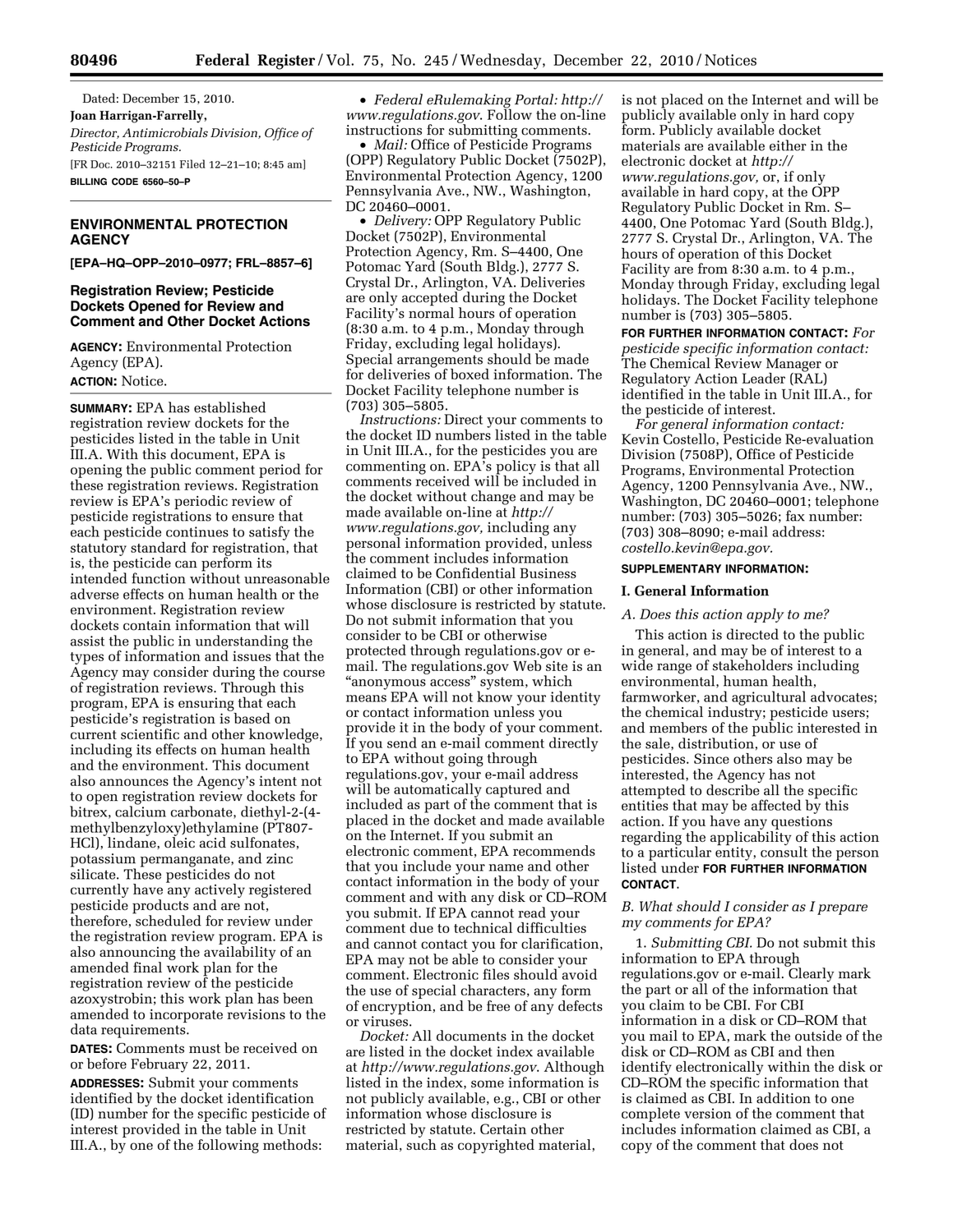contain the information claimed as CBI must be submitted for inclusion in the public docket. Information so marked will not be disclosed except in accordance with procedures set forth in 40 CFR part 2.

2. *Tips for preparing your comments.*  When submitting comments, remember to:

i. Identify the document by docket ID number and other identifying information (subject heading, **Federal Register** date and page number).

ii. Follow directions. The Agency may ask you to respond to specific questions or organize comments by referencing a Code of Federal Regulations (CFR) part or section number.

iii. Explain why you agree or disagree; suggest alternatives and substitute language for your requested changes.

iv. Describe any assumptions and provide any technical information and/ or data that you used.

v. If you estimate potential costs or burdens, explain how you arrived at your estimate in sufficient detail to allow for it to be reproduced.

vi. Provide specific examples to illustrate your concerns and suggest alternatives.

vii. Explain your views as clearly as possible, avoiding the use of profanity or personal threats.

viii. Make sure to submit your comments by the comment period deadline identified.

3. *Environmental justice.* EPA seeks to achieve environmental justice, the fair treatment and meaningful involvement of any group, including minority and/or low income populations, in the development, implementation, and enforcement of environmental laws, regulations, and policies. To help address potential environmental justice issues, the Agency seeks information on any groups or segments of the population who, as a result of their location, cultural practices, or other factors, may have atypical or disproportionately high and adverse human health impacts or environmental effects from exposure to the pesticide(s) discussed in this document, compared to the general population.

### **II. Authority**

EPA is initiating its reviews of the pesticides identified in this document pursuant to section 3(g) of the Federal Insecticide, Fungicide, and Rodenticide Act (FIFRA) and the Procedural Regulations for Registration Review at 40 CFR part 155, subpart C. Section 3(g) of FIFRA provides, among other things, that the registrations of pesticides are to be reviewed every 15 years. Under

TABLE—REGISTRATION REVIEW DOCKETS OPENING

Registration review case name and<br>No Docket ID No. **Chemical Review Manager or RAL, Telephone Number**, E-mail Address Benzoic acid, 5107 .............................. EPA–HQ–OPP–2010–0692 ................ Seiichi Murasaki, (703) 347–0163, *[murasaki.seiichi@epa.gov](mailto:murasaki.seiichi@epa.gov)*. Calcium oxides, 5104 .......................... EPA–HQ–OPP–2010–0693 ................ Rebecca Vondem Hagen, (703) 305–6785, *[vondem](mailto:vondem-hagen.rebecca@epa.gov)[hagen.rebecca@epa.gov](mailto:vondem-hagen.rebecca@epa.gov)*. Chlorimuron, 7403 ............................... EPA–HQ–OPP–2010–0478 ................ Wilhelmena Livingston, (703) 308–8025 *[living](mailto:living-ston.wilhelmena@epa.gov)[ston.wilhelmena@epa.gov](mailto:living-ston.wilhelmena@epa.gov)*. Chlorpropham, 271 .............................. EPA–HQ–OPP–2010–0923 ................ Eric Miederhoff, (703) 347–8028 *[miederhoff.eric@epa.gov](mailto:miederhoff.eric@epa.gov)*. Cinnamaldehyde, 6032 ........................ EPA–HQ–OPP–2010–0918 ................ Menyon Adams, (703) 347–8496 *[adams.menyon@epa.gov](mailto:adams.menyon@epa.gov)*. Cloransulam methyl, 7243 ................... EPA–HQ–OPP–2010–0855 ................ James Parker, (703) 306–0469 *[parker.james@epa.gov](mailto:parker.james@epa.gov)*. Diethylene glycol monomethyl ether, 5010.<br>Dimethoxane, 3064 ................................ Eliza Blair, (703) 308–7279, *[blair.eliza@epa.gov](mailto:blair.eliza@epa.gov)*. EPA-HQ-OPP-2010-0686 ................. Rebecca Vondem Hagen, (703) 305-6785, [Vondem](mailto:Vondem-hagen.rebecca@epa.gov)*[hagen.rebecca@epa.gov](mailto:Vondem-hagen.rebecca@epa.gov)*. Dioctyl Sodium Sulfosuccinate, 4029 .. EPA–HQ–OPP–2010–1006 ................ Yan Donovan, (703) 605–0194 *[donavan.yan@epa.gov](mailto:donavan.yan@epa.gov)*. Formetanate HCl, 0091 ....................... EPA–HQ–OPP–2010–0939 ................ James Parker, (703) 306–0469 *[parker.james@epa.gov](mailto:parker.james@epa.gov)*. Gamma-Cyhalothrin, 7437 ................... EPA–HQ–OPP–2010–0479 ................ Wilhelmena Livingston, (703) 308–8025 *[living](mailto:living-ston.wilhelmena@epa.gov)[ston.wilhelmena@epa.gov](mailto:living-ston.wilhelmena@epa.gov)*. Lambda-Cyhalothrin, 7408 .................. EPA–HQ–OPP–2010–0480 ................ Wilhelmena Livingston, (703) 308–8025 *[living](mailto:living-ston.wilhelmena@epa.gov)[ston.wilhelmena@epa.gov](mailto:living-ston.wilhelmena@epa.gov)*. Muscalure Fly Attractant (cis-9- Tricosene), 4112. EPA–HQ–OPP–2010–0925 ................ John Fournier, (703) 308–0169 *[fournier.john@epa.gov](mailto:fournier.john@epa.gov)*. Oryzalin, 0186 ...................................... EPA–HQ–OPP–2010–0940 ................ Christina Scheltema, (703) 308–2201, *[scheltema.christina@epa.gov](mailto:scheltema.christina@epa.gov)*. Piperonyl butoxide, 2525 ..................... EPA–HQ–OPP–2010–0498 ................ Jose Gayoso, (703) 347–8652, *[gayoso.jose@epa.gov](mailto:gayoso.jose@epa.gov)*. Prodiamine, 7201 ................................. EPA–HQ–OPP–2010–0920 ................ Katie Weyrauch, (703) 308–0166, *[weyrauch.katie@epa.gov](mailto:weyrauch.katie@epa.gov)*. Tau-fluvalinate, 2295 ........................... EPA–HQ–OPP–2010–0915 ................ Molly Clayton, (703) 603–0522, *[clayton.molly@epa.gov](mailto:clayton.molly@epa.gov)*.

EPA is also announcing that it will not be opening a docket for bitrex, calcium carbonate, diethyl-2-(4 methylbenzyloxy)ethylamine, lindane, oleic acid sulfonates, potassium permanganate, and zinc silicate because these pesticides are not included in any products actively registered under

FIFRA section 3. The Agency will take separate actions to cancel any remaining FIFRA section 24(c) Special Local Needs registrations with these active

FIFRA, a pesticide product may be registered or remain registered only if it meets the statutory standard for registration given in FIFRA section 3(c)(5). When used in accordance with widespread and commonly recognized practice, the pesticide product must perform its intended function without unreasonable adverse effects on the environment; that is, without any unreasonable risk to man or the environment, or a human dietary risk from residues that result from the use of a pesticide in or on food.

### **III. Registration Reviews**

#### *A. What action is the agency taking?*

As directed by FIFRA section 3(g), EPA is reviewing the pesticide registrations identified in the table in this unit to assure that they continue to satisfy the FIFRA standard for registration—that is, they can still be used without unreasonable adverse effects on human health or the environment. A pesticide's registration review begins when the Agency establishes a docket for the pesticide's registration review case and opens the docket for public review and comment. At present, EPA is opening registration review dockets for the cases identified in the following table.